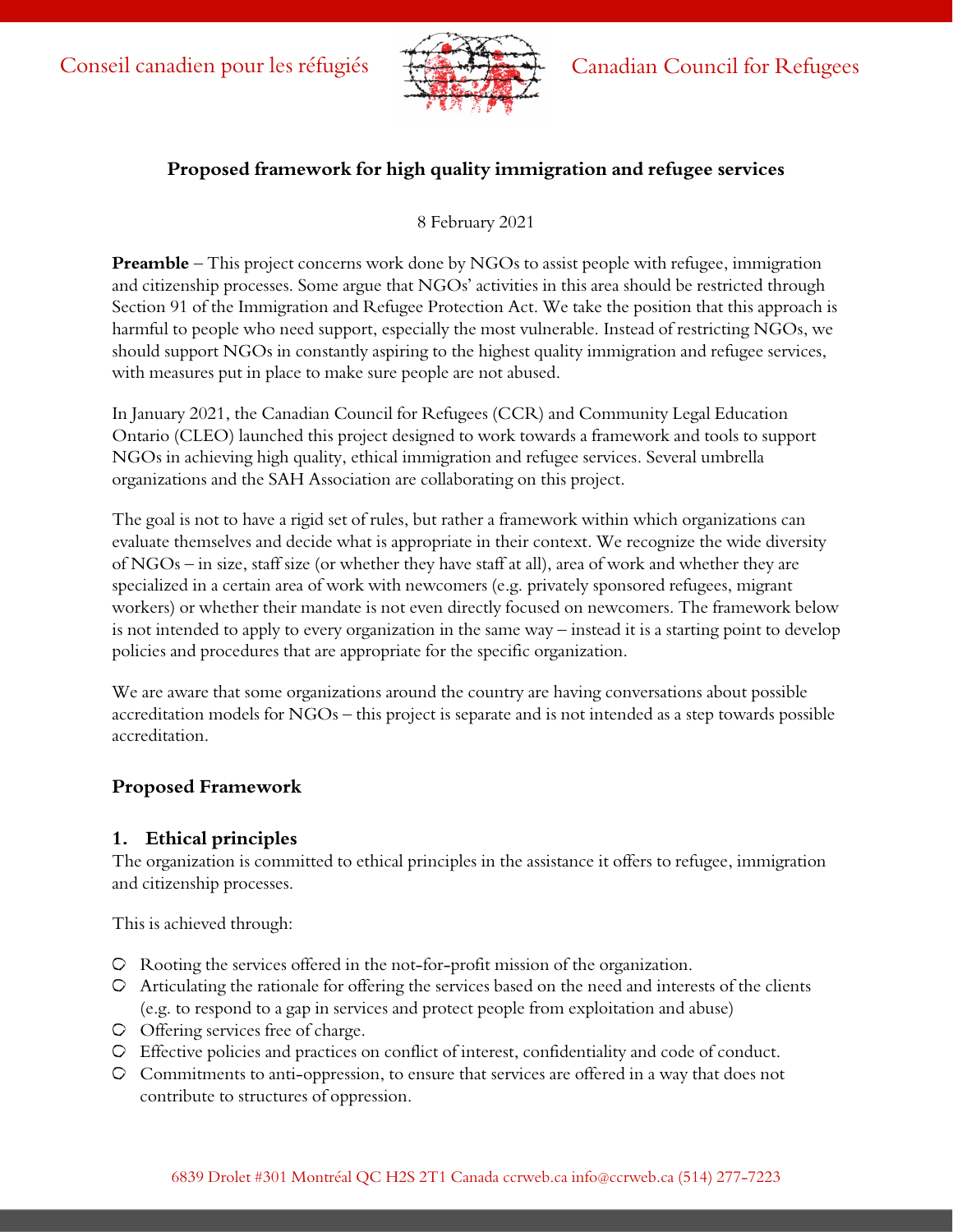- An accessible and effective complaints mechanism for clients who are dissatisfied with the services.
- $\circ$  A liability insurance policy in place so that clients can be compensated in the event of negligence by a staff member.

## **2. Scope of services**

The organization as a whole and its staff understand and respect the scope of the assistance they will give.

This is achieved through:

- $\circ$  Defining the areas in which the organization will assist (for example, an organization serving migrant workers might assist with certain immigration processes particular to migrant workers)
- Defining for each individual within the organization the areas they are qualified to assist in, and if so, when they need to consult a supervisor.
- Defining the circumstances in which the person should be advised instead to seek legal advice because of the complexity (e.g. a person filling out a permanent residence application mentions that they have a previously undeclared family member)
- $\circ$  Defining guidelines for what to do if the individual is potentially beyond the scope (for example, consult a supervisor, consult a legal professional with whom the organization has an established relationship).
- Ensuring that services are filling gaps for people who otherwise do not have a viable option (for example, services are only offered if legal aid is not available or sufficient for the specific service need, and people do not have the means to pay a legal representative).

# **3. Relevant knowledge and skills**

The organization and individuals within the organization who assist people in refugee, immigration and citizenship processes have the relevant knowledge and skills.

This is achieved through:

- Training (initial and continuing) (we recognize that the feasibility of this may depend on the availability of training, in-house or external to the organization, and whether it is supported by government, financially and legally)
- Potentially having local knowledge hubs (such as an NGO specialist in certain areas) (again the success of this may depend on IRCC and CBSA being willing to collaborate)
- $\circ$  Keeping updated on changing information through:
	- o Participation in CCR meetings, consultations, webinars
	- o Participation in local or regional formal/informal networks, where information is exchanged
	- o Partnerships with other organizations with expertise (e.g. settlement agencies with legal clinics)
	- o Subscription to relevant listservs
- Familiarity with and reliance on information resources